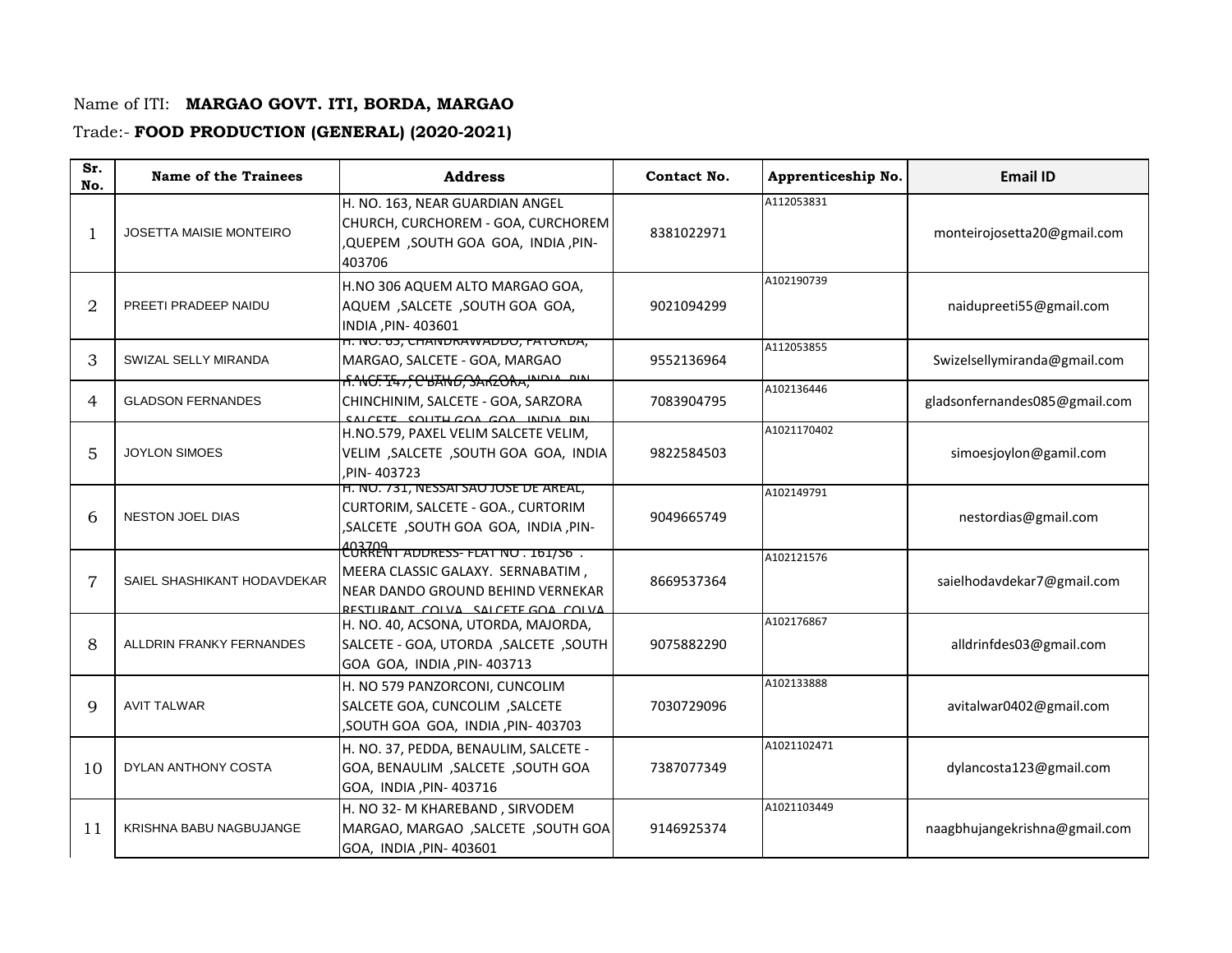| 12 | <b>MOHAN RAJU KALBHAVI</b>  | HOUSE NO EWS 415 HOUSING BOARD<br>RUMDAMOL DAVORLIM SALCETE SOUTH<br>GOA, DAVORLIM, SALCETE, SOUTH GOA<br>GOA, INDIA, PIN-403601                   | 9518950318 | A1021101995 | kalbhavimohan@gmail.com      |
|----|-----------------------------|----------------------------------------------------------------------------------------------------------------------------------------------------|------------|-------------|------------------------------|
| 13 | NAGARAJ KASHIKOVI           | H NO 251 LAXETTE VARCA SALCETE GOA,<br>VARCA , SALCETE , SOUTH GOA GOA, INDIA<br>PIN-403721                                                        | 9527166402 | A1021127755 | nagrajkashikovi@gmail.com    |
| 14 | RAKESH SHANKAR PALKONDA     | H.NO.111 NR.SHANKAR TEMPLE VADDEM<br>VASCO, MORMUGAO , MORMUGAO<br>,SOUTH GOA GOA, INDIA, PIN-403803                                               | 9657909619 | A1021108497 | rakeshpalkonda31@gmail.com   |
| 15 | SAIESH JAGANNATH S RAIKAR   | H.NO. E-889, HOUSING BOARD<br>RUMDAMOL, DAVORLIM , SALCETE , SOUTH<br>GOA GOA, INDIA, PIN-403601                                                   | 7821896021 | A0921451606 | www.saieshraikar@60gmail.com |
| 16 | SUNNY SIDDAPPA MADAR        | H.NU. 379 RUTAL TAILAUR SHUP MANGUR<br>HILL, VASCO DA GAMA, MORMUGAO<br>MORMUGAO ,SOUTH GOA GOA, INDIA                                             | 8080417293 | A102122359  | Sunnymadar2@gmail.com        |
| 17 | TIMMANNA SANJERAPPA AMBAGER | <b>ANU 338 OPPER JETTY NEAR</b><br>SUSENASHARAM SCHOOL, CHICALIM<br>,MORMUGAO ,SOUTH GOA GOA, INDIA<br><b>DINL 402802</b>                          | 7743888796 | A0921375738 | arjunambiger1704@gmail.com   |
| 18 | <b>UDIT ASHOK KOLVENKAR</b> | H. NO. 19, SIMPLER, VERODA, CUNCOLIM,<br>SALCETE GOA, CUNCOLIM, SALCETE<br>, SOUTH GOA GOA, INDIA, PIN-403703                                      | 7875093900 | A1021223771 | uditkolvenkar49@gmail.com    |
| 19 | ELTON SANTAN FERNANDES      | H. NO 374/D, BANDA TALAUIN NAVELIM,<br>NAVELIM, SALCETE, SOUTH GOA GOA,<br>INDIA, PIN-403707                                                       | 9146240820 | A102171827  | eltonfernandes8559@gmail.com |
| 20 | <b>OMKAR KOLAMKER</b>       | PADLIMOL XELDEM, XELDEM, QUEPEM<br>, SOUTH GOA GOA, INDIA, PIN-403705                                                                              | 8805098036 |             | omkarkolmkel@gmail.com       |
| 21 | DEZLIN GOLDIEO ANTAO        | H. NO. 20/A, NR. OUR LADY OF LOURDES<br>CHAPEL, TONDWADDO, BETALBATIM,<br>SALCETE - GOA, BETELBATIM, SALCETE<br>, SOUTH GOA GOA, INDIA, PIN-403713 | 7620513817 |             | rina_fdes@yahoo.com          |
| 22 | <b>ALRICA GALDINO</b>       | HNO 648 MOLL B ST SAO JOSE AREAL, SAO<br>JOSE DE AREAL , SALCETE , SOUTH GOA<br>GOA, INDIA, PIN- 403709                                            | 7507405424 | A0921382838 | alrica0907@gmail.com         |